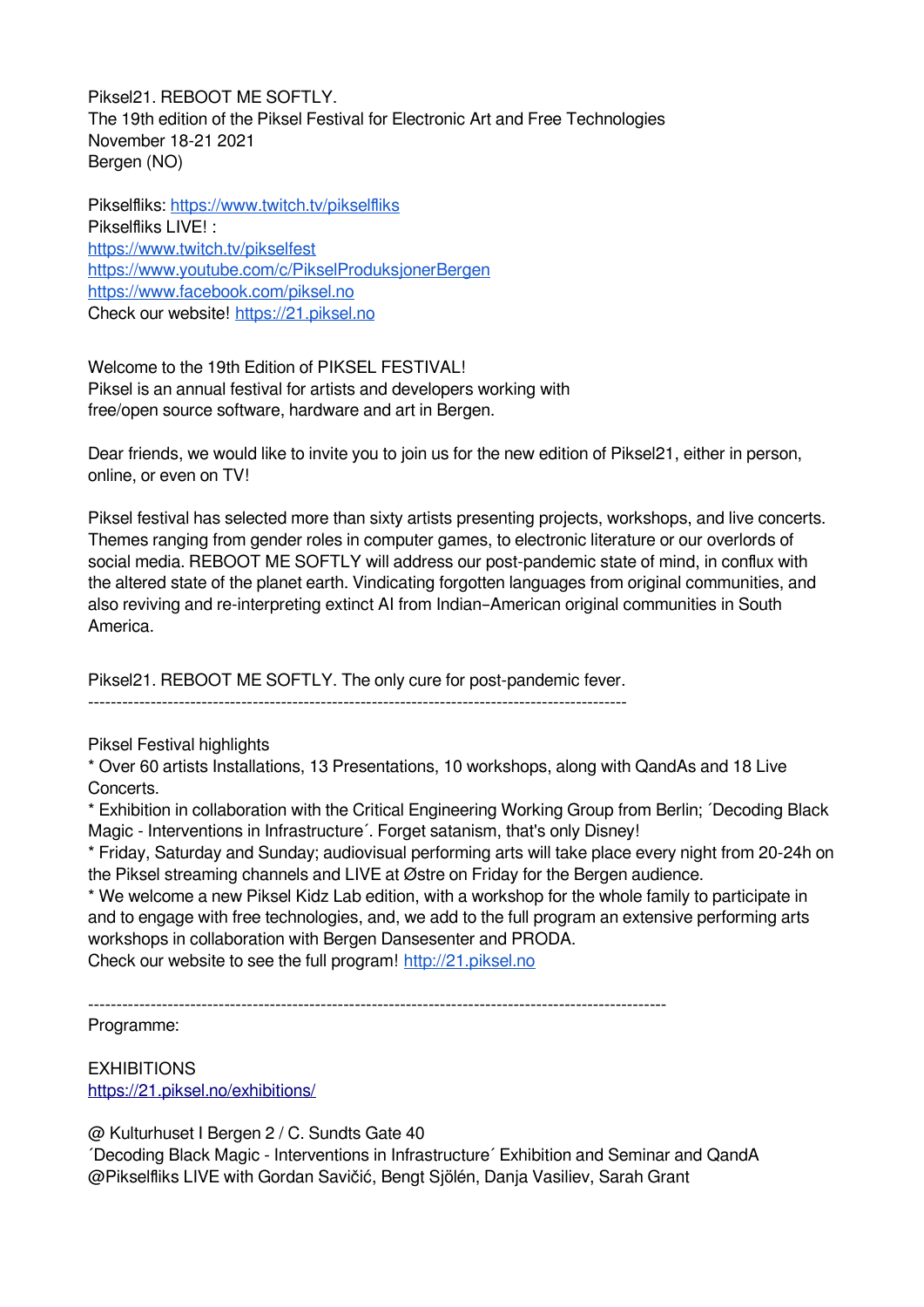#### @ Studio 207 / Strandgaten 207

Packetsphere: An Internet Travelogue; Zak Argabrite and Becky Brown, PAC-MOM by Annina Ruest, Agitsent by Jerry Galle, custom rule by Benna, Platform Sweet Talk by Ben Grosser, The Stage is (a)live by Joana Chicau, Pfum by Jasmin Meerhoff, The Bug and by Nick Montfort, Latent Voice by Jarek Lustych and shrug.no by Zsolt Mesterhazy and Bjørn Magnhildøen.

## @ Palmera / Strandgaten 208

Used to Be My Home Too by Marc Lee, Screaming at the Void by Alan M Jackson and Tom Daley, Macalla by Shane Finan, Concerto for public transport orchestra in four movements by Max Alyokhin, 256 Million colours of Violence by Ali Akhbar Mehta, National report of Amazonian communities by ###, Falling by Sandrine Deumier, VEXTRE by Maite Cajaraville, Assimilation of absence by Guely Morató Loredo and Victor Mazón, and, It seemed like we were moving closer together by Shane Finan.

@ Kulturhuset I Bergen 1 / Vaskerelven 8 Usuarios en la noche animaciones de barra 1997/2005, Osvaldo Cibils Everyone is Trapped in Someone Else's Paradise, Alex Myers INFOTOXICATION, Andre Perim Minus, Ben Grosser PAC-MOM, Annina Rüst

@ Bergen streets & Studio 207 The rose walks, Tim Shaw and John Bowers

## @ Piksel Cyber Salon

We are Here FM by Betsey Biggs and August Black, Dystopia Trilogy (WebVR) by Patrick Hartono, Holons & Holarchy by Amay Kataria, and Good-for-nothing (no. 2) and Good-for-nothing (pours) by Nathan Matteson and Nicholas Kersulis + the online exhibition.

ARTISTS PRESENTATIONS @Pikselfliks LIVE @Frikanalen <https://21.piksel.no/presentations/>

Art of Coding - The Demoscene as UNESCO intangible world cultural heritage by Andre 'kudrix' Kudra, The experimental and experiential interaction from the wearable-wearable: Tryptich by Maria Jose Rios Araya, DMX to Motion: An open hardware DMX controller for large AC motors by Diego Trujillo Pisanty, analog Not analog by Thomas Jourdan, Using Web3D-based Computer Graphics as Open Educational Resources for Coding and Visualizing by Rubem Valentin's Afro-Brazilian, Artwork and Beyond by Jorge Ferreira Franco, ModoriTuk – 3D printing by Daniel Seda, Paradigmshift by mur.at – Association to promote Networked Art, The workspace as a modular audio visual exhibition by Hakan Lidbo.

SPECIAL PROGRAM @Pikselfliks LIVE @Frikanalen

Seminar and QandA with Gordan Savičić, Bengt Sjölén, Danja Vasiliev, Sarah Grant, the Critical Engineering Working Group.

# **WORKSHOPS** <https://21.piksel.no/workshops/>

All workshops are free to attend. To sign up send an email to: piksel21(at)piksel(dot)no All workshops are online except A Butterfly in an Analog Computer by Wolfgang Spahn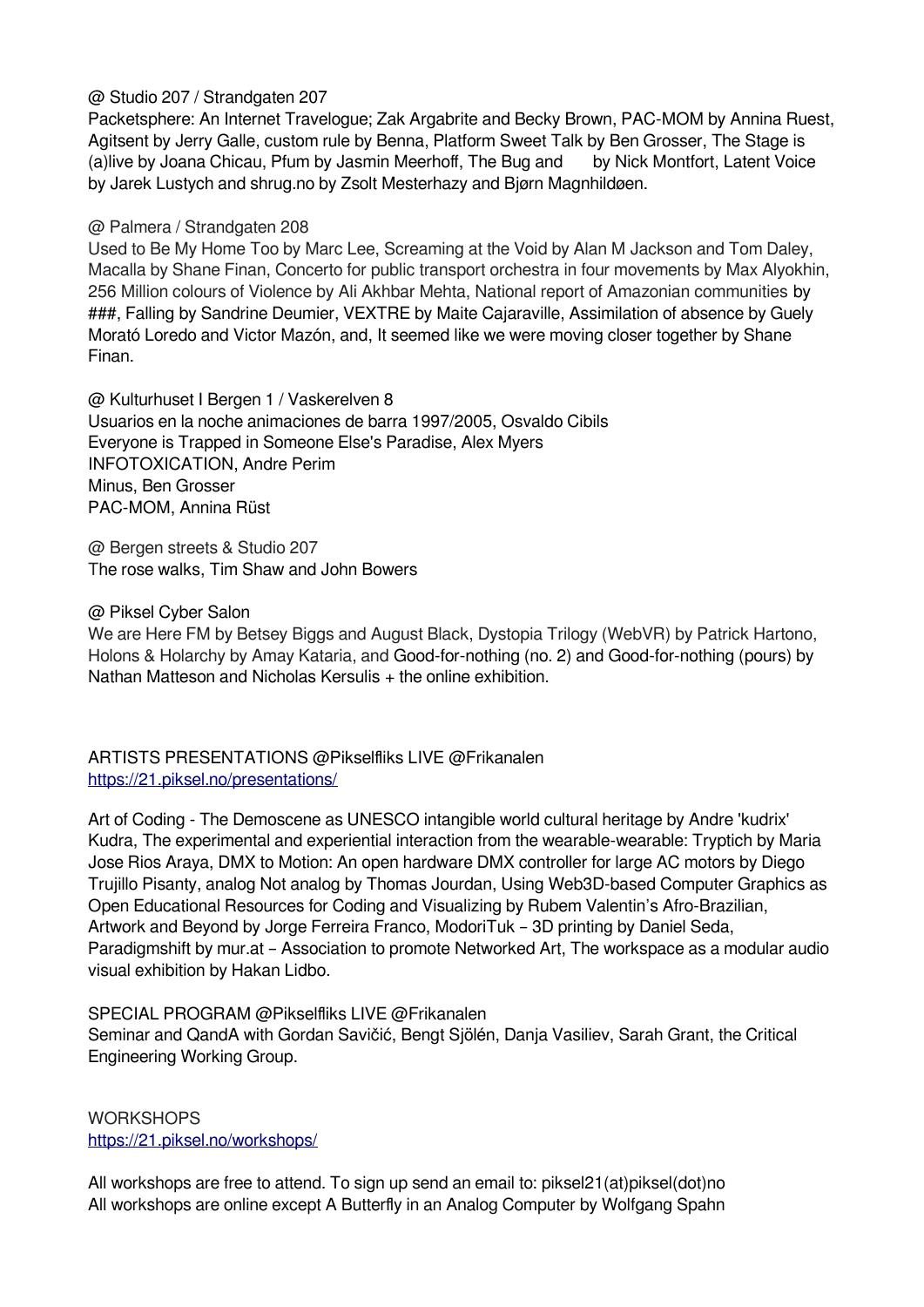@ Studio 207 / Strandgaten 207 A Butterfly in an Analog Computer by Wolfgang Spahn

@ servus.at-BBB1 Audiovisual creation in Pure Data/GEM using [ARRAST\_VJ] by Bruno Rohde Ephemer(e)ality Capture: Glitching Photogrammetry by Tom Milnes

@ servus.at-BBB2 Mellite – an environment for creating experimental computer-based music and sound art by Hanns Holger Rutz Jeu Videa by Natacha Roussel and Amelie Dumont Simple WebXR with AR.js and Model-Viewer by Tacacocodin

@ Bergen Dansesenter / Georgernes Verft 12 Performing Arts Workshops; You and I, You and Me by Mindaugas Gapsevicius, and, Responsive Body - Responsive Technology by Kenneth Flak and [Külli](https://piksel.no/2021/09/30/responsive-body-responsive-technology-workshop-by-kenneth-flak-and-kulli-roosna-no-ee) Roosna.

@ Studio 207 / Strandgaten 207 Piksel KidZ Lab: Powerful textile and soft electronics by the Norwegian artist Hillevi Munthe and the Austrian Elisabeth Schimana.

VIDEO PROGRAM @Pikselfliks @Frikanalen @Palmera / Strandgaten 208 [https://2](https://20.piksel.no/pikselfliks/)[1.piksel.no/pikselfliks/](https://20.piksel.no/pikselfliks/)

Usuarios en la noche animaciones de barra 1997/2005 by Osvaldo Cibils, Island of Doubt by Berfin Ataman, Dasein of Others by Alp Tuğan, Kube y su conjunto, by Carlos Jose Guaimas, Everyone is Trapped in Someone Else´s Paradise by Alex Myers, Best Practices in Contemporary Dance by Naoto Hiota, INFOTOXICATION by Andre Perim, Platform Sweet Talk by Ben Grosser, PANDEMIC SOUND MAP by Antoni Rayzhekov, Sympathetic Motion by Berfin Ataman andPAC-MOM by Annina Ruest.

LIVE PERFORMANCES (IN ORDER OF APPEARANCE) @ Østre / Skostredet 3, @Pikselfliks LIVE! @Frikanalen <https://21.piksel.no/concerts/>

Two Body Orchestra, by Külli Roosna and Kenneth Flak, KHIPUMANCY by Paola Torres Núñez del Prado, The Rose Walks by Tim Shaw and John Bowers, The Unsyncable by Wolfgang Spahn, AlgoNoiseOrchestra by Jenny Pickett and Julien Ottavi (APO33) with Marinos Koutsomichalis and Madlab, Visuals performance: Maite Cajaraville and Gisle Frøysland, Concert for Smartphone Network by Angreja Andric, Glitch Vacation by Naoto Hieda and Flor de Fuego, Janelas Afetivas: frameworks for absences by Coletivo Com. 6, Miguel Alonso, Agda Carvalho, Sergio Venancio and Daniel Malva, LURU by JUCSAY, Anemone Actiniaria by Hanns Holger Rutz, Cascade | Live coding by Raphaël Bastide, Tropical Rain Spiritual Cyberexperience by tacacocodin,  $\therefore$  -> -> , by Alejandro Franco Briones, sainsŵn: test / pro-fi by sainsŵn, smorgasbord by tacacocodin, QFT by Jorge Forero, Random Assembly Of Parrots by Ensamble Aleatorio.

------------------------------

VENUES IN BERGEN

@ Studio 207 / Strandgaten 207